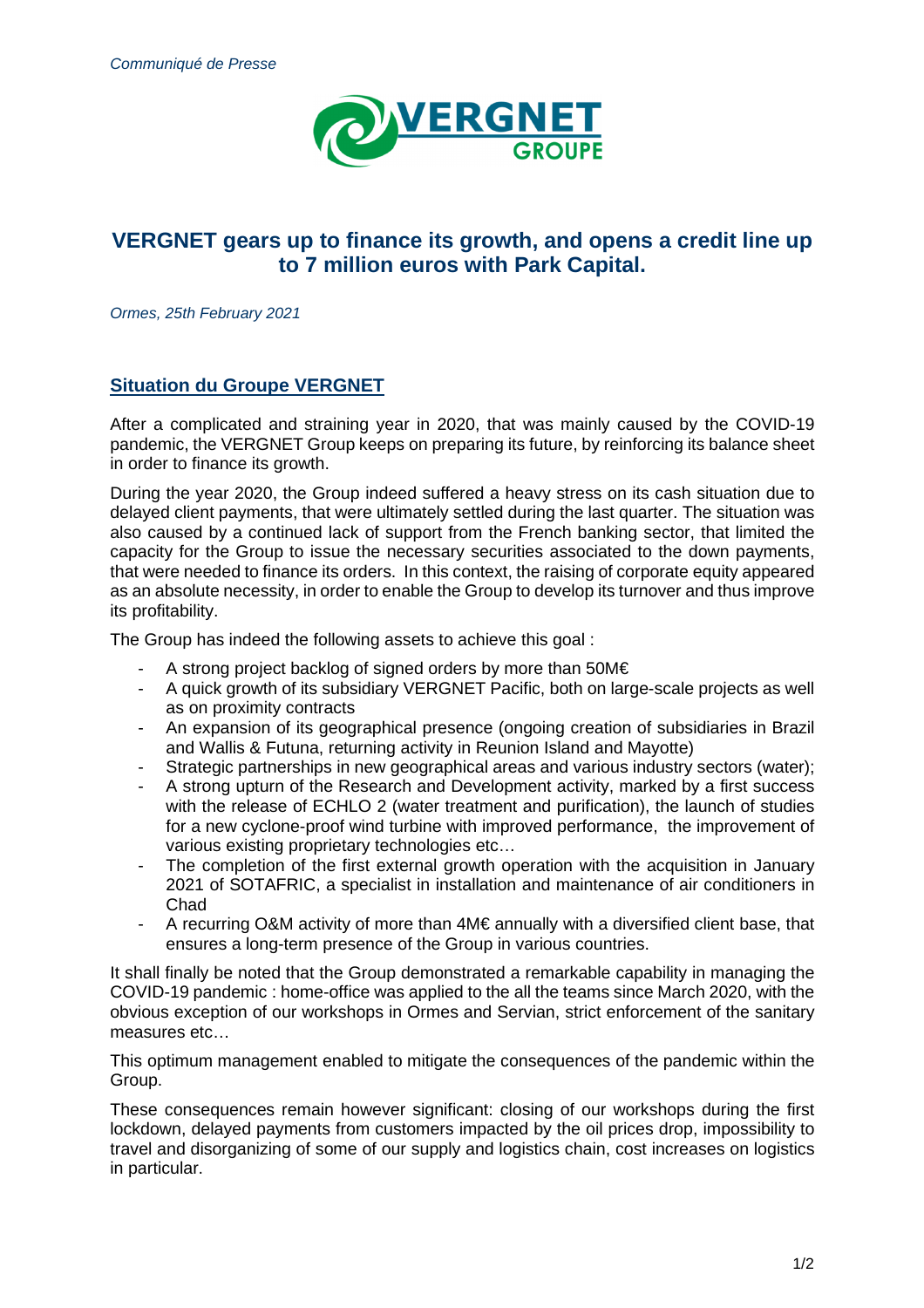With a reinforced balance sheet and additional cash, the Group is thus equipped to leverage on is strengths, which are numerous. Under the current travel restrictions and necessity to tightly manage costs, the Group now has a key asset throughout an expanding network of subsidiaries that are becoming gradually empowered /Growing in autonomy.

## **Setting up of an Equity line up to 7 Million euros with Park Capital**

### **Mise en place d'une ligne de financement d'au maximum 7 millions d'euros avec Park Capital**

The VERGNET Group has opened an equity line for a maximum of 7 million euros, aiming at providing the necessary financial resources to consolidate its capital and support its development strategy.

On February 25<sup>th</sup>, 2021 the Group has signed a new equity financing contract, in the form of bonds convertible into company shares, entirely reserved to Park Capital, an investment company specializing in structuring flexible financing linked to capital.

This financing provides a high flexibility and availability of the funds to the Company, as the Company is not committed to any drawing obligations on these bonds.

The Board of Directors has, on this date, already approved the drawing of a first *tranche* of one million euros (1,000,000 €).

The proceed of this financing is to be allocated to:

- Optimally executing the signed contracts
- Financing the Research and Development effort
- Extending the growth and empowerment of Vergnet's network of branches and subsidiaries
- Financing potential additional external growth operations

The main characteristics of this new financing are annexed to the present Press release Les principales caractéristiques de ce nouveau financement figurent en Annexe du présent communiqué de presse.

Park Partners GP, represented by its General Manager, Simon Le Reste, declares : « Aside from its numerous assets, the VERGNET Group benefits from a high-level quality management exemplified by its CEO, Mr Patrick WERNER. We are thus delighted to provide a financing solution to the VERGNET Group, in full confidence of its capacity to accelerate its commercial development, and to generate additional turnover in the short run, supported by our financing."

Patrick Werner, PDG du Groupe VERGNET, considers that « the reinforcement of the balance sheet will make the VERGNET Group more nimble in managing its growth, along the numerous lines that are now open, thanks to the quality of its teams and its wide footprint around the world.

The flexibility of the financing solution permitted by the reactivity of the Park Partners teams were decisive in the choice made by VERGNET."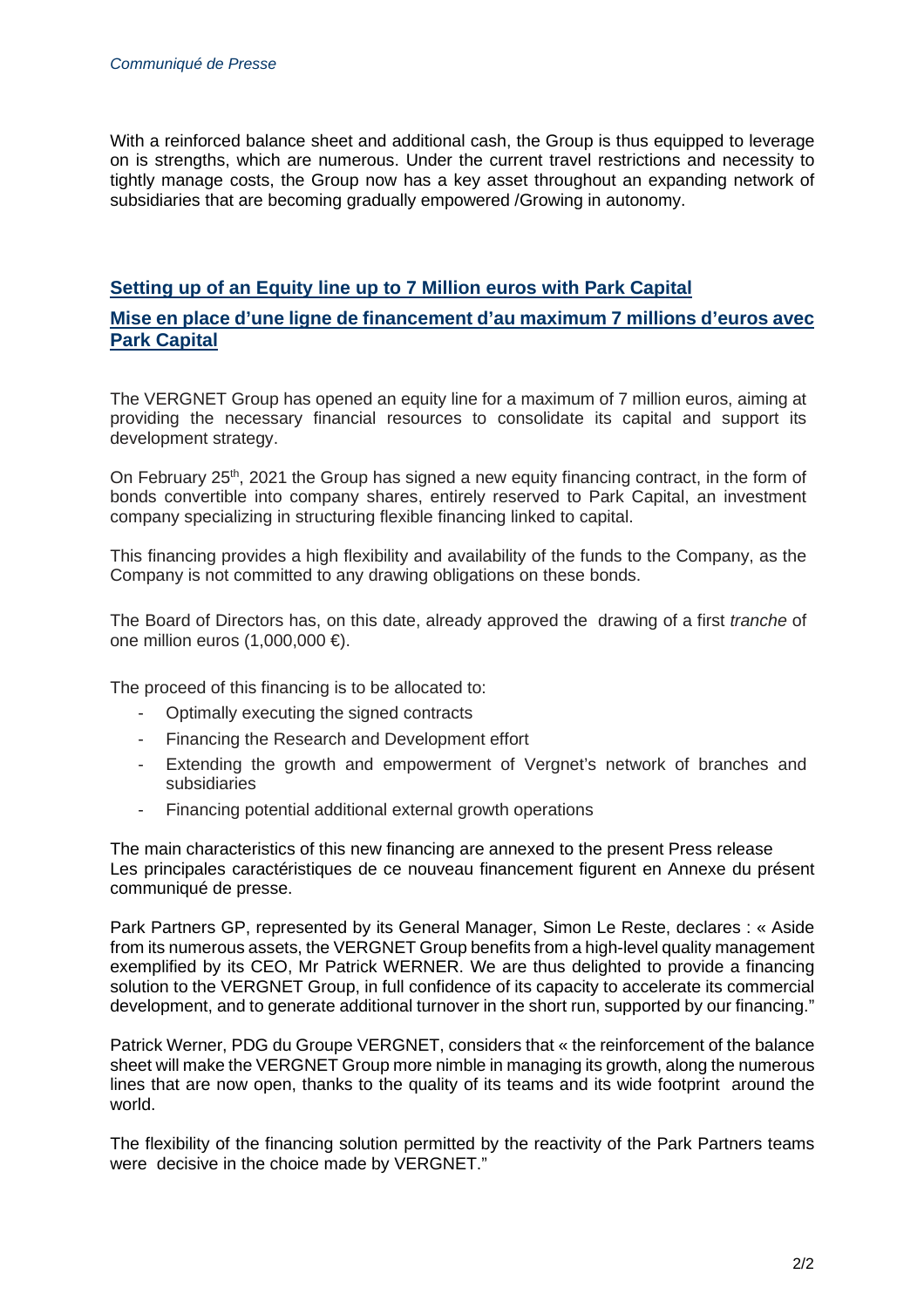### **À propos de Vergnet SA**

Le Groupe Vergnet est le spécialiste de la production d'énergies renouvelables : éolien, solaire, hybride. Fort de technologies uniques, le Groupe a développé l'Hybrid Wizard, un système hybride pilotant en temps réel la part d'énergies renouvelables injectée sur le réseau électrique en garantissant sûreté et sécurité de fonctionnement pour les réseaux insulaires ou isolés. Le Groupe a installé plus de 900 éoliennes et 365 MW toutes énergies confondues. Il est présent dans plus de 40 pays et regroupe 130 collaborateurs en 10 implantations.

Vergnet est coté sur Euronext Growth depuis le 12 juin 2007.

#### **CONTACTS**

**Groupe Vergnet Actifin** Tél : 02 38 52 59 98 Tél : 01 56 88 11 11

Président **Analystes/ Investisseurs Relations Analystes/ Investisseurs** Patrick Werner **China and China and China and China and China and China and China and China and China and China and China and China and China and China and China and China and China and China and China and China and China** p.werner@vergnet.fr and a set of the set of the gasparetto actifin.fr